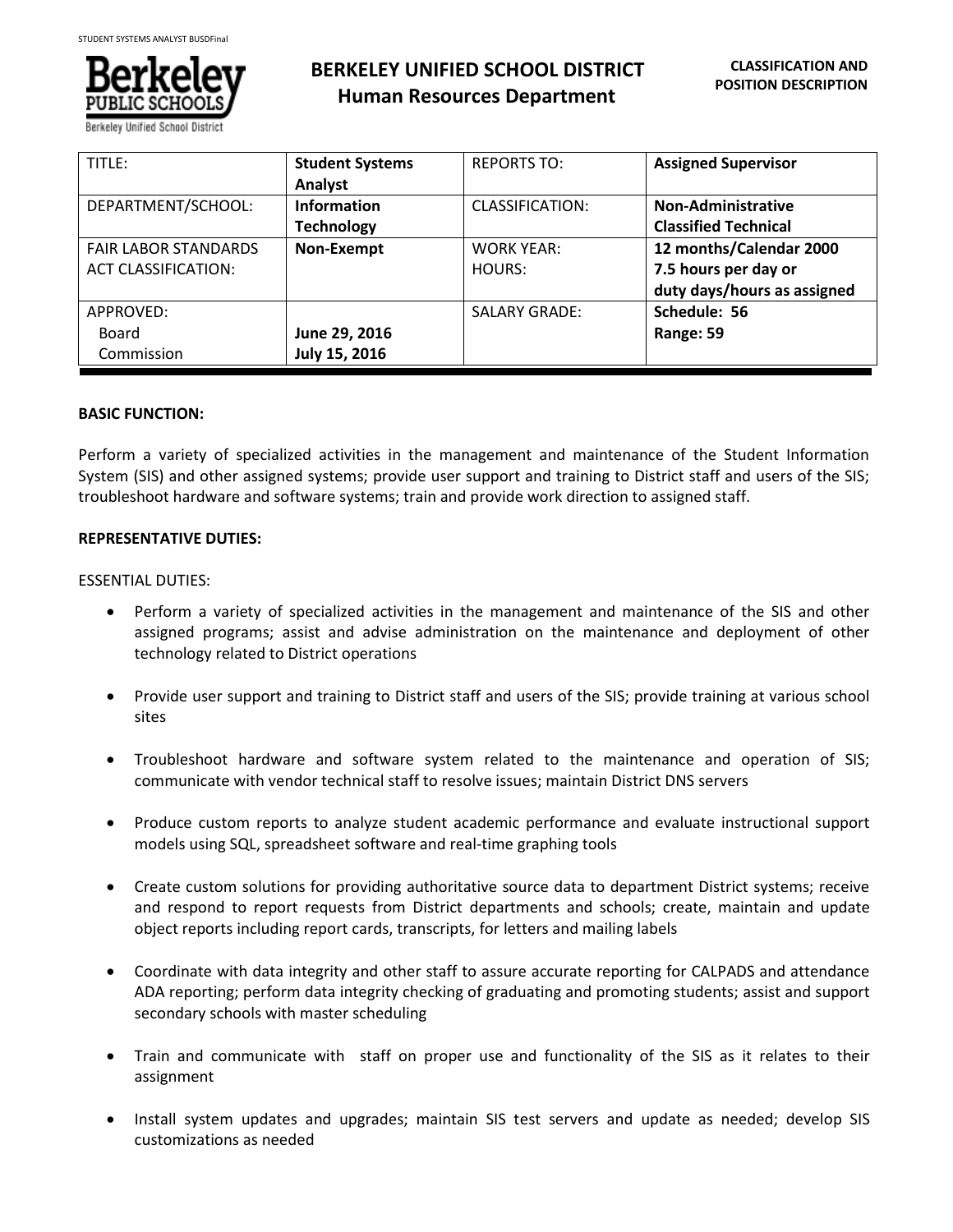- Open and close grading window for elementary schools; activate/deactivate ungraded District standards; make changes to report card templates and standards as needed; store term grades for middle and high schools
- Prepare and maintain a variety of records, lists and reports related to assigned activities; maintain and update pertinent technical reference materials and vendor information
- Maintain backups and archives of SIS data
- Operate standard office equipment; drive a vehicle to various sites to conduct work
- Manage student email systems, groups, and permissions

# OTHER DUTIES:

Assist with management of assigned District web servers such as helpdesk and internal web servers

Perform related duties as assigned

# **KNOWLEDGE AND ABILITIES:**

KNOWLEDGE OF: Installation, maintenance and operation of assigned student systems software Applicable laws, codes, rules and regulations related to student data and assigned activities Network TCP/IP and file systems, operating systems, windows servers, SQL, and database languages utilized by the District Web server technologies Principles and practices of training and providing work direction to others Basic programming concepts Oral and written communication skills Interpersonal skills using tact, patience and courtesy Record-keeping techniques Technical aspects of field of specialty

#### ABILITY TO:

Perform a variety of specialized activities in the management and maintenance of the SIS and other assigned systems

Provide user support and training to District staff and users of the SIS

Troubleshoot and resolve systems malfunctions, bugs or other errors

Train and provide work direction to assigned staff

Create, maintain and update SIS reports

Maintain data integrity and prepare backup data files

Understand and follow oral and written instructions

Determine appropriate action within clearly defined guidelines

Communicate effectively both orally and in writing

Establish and maintain cooperative and effective working relationships with others

Prepare and maintain records and reports

Meet schedules and timelines

Plan and organize work